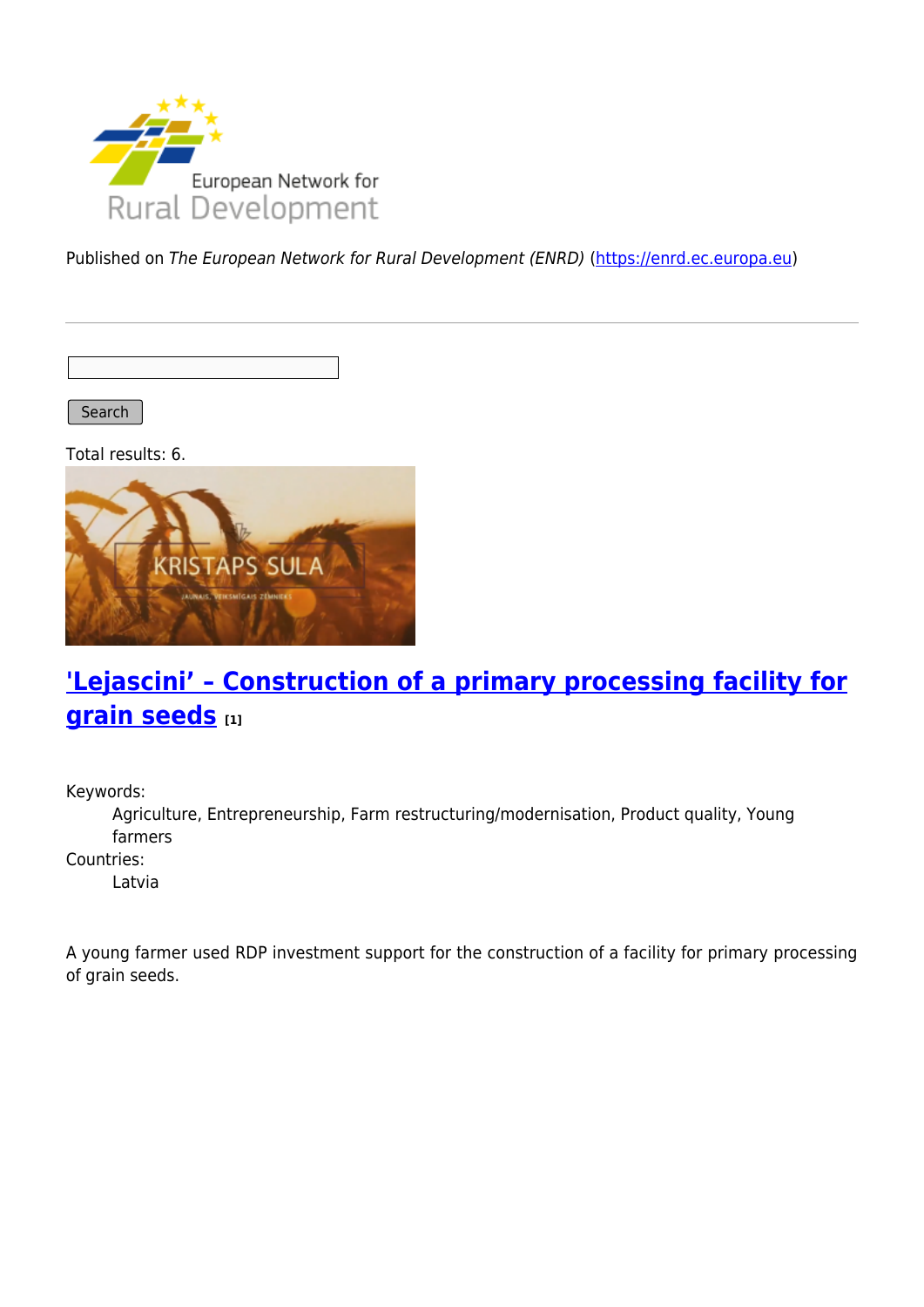

## **[Härkis Ltd. – Setting up a factory to process Fava Beans](https://enrd.ec.europa.eu/projects-practice/harkis-ltd-setting-factory-process-fava-beans_en) [2]**

Keywords:

Added value, Entrepreneurship, Job creation, Market development, Product quality Countries:

Finland

The construction of a new production facility to process minced fava beans and to take advantage of the market shift from meat to plant-based protein foods.



### **[Setting up a modern seed processing complex](https://enrd.ec.europa.eu/projects-practice/setting-modern-seed-processing-complex_en) [3]**

Keywords:

Added value, Agriculture, Competitiveness, Farm restructuring/modernisation, Job creation,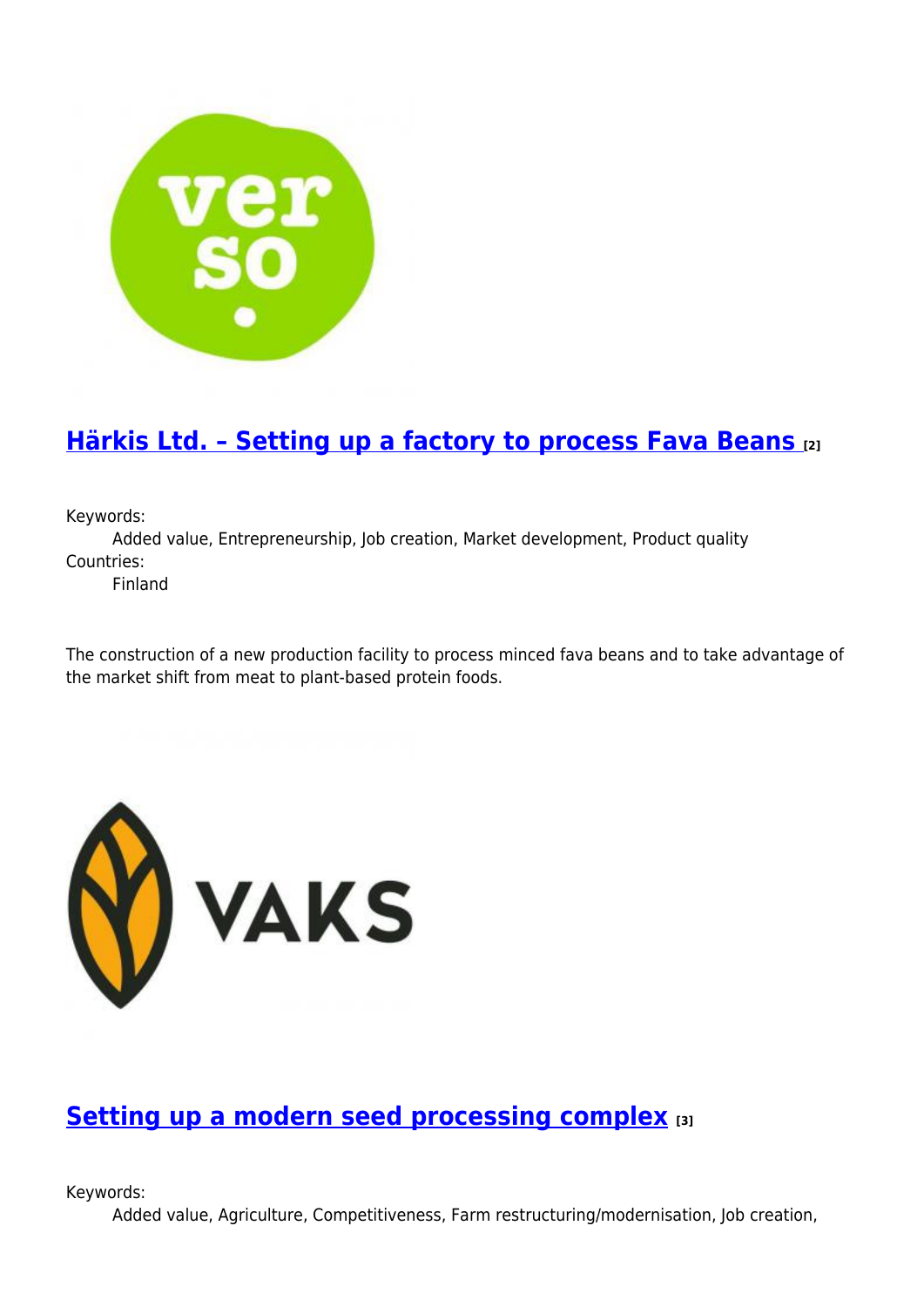Producer groups, Product quality Countries: Latvia

A dynamic agricultural cooperative used Rural Development Programme support for the setting up of a modern seed processing facility in order to enhance its competitiveness.



### **[SIA - "Positive Foods"](https://enrd.ec.europa.eu/projects-practice/sia-positive-foods_en) [4]**

Keywords:

Competitiveness, Entrepreneurship, Job creation, Rural SMEs, Women Countries:

Latvia

RDP support enabled a home-based business that sells quality vegetarian food products to increase its production capacity and reach out to an international market.



# **[Kyrö Distillery – Investing in improved production capacity](https://enrd.ec.europa.eu/projects-practice/kyro-distillery-investing-improved-production-capacity_en) [5]**

Keywords:

Competitiveness, Entrepreneurship, Farm restructuring/modernisation, Food & Drink, Job creation, Rural business, Rural Inspiration Awards: nominees